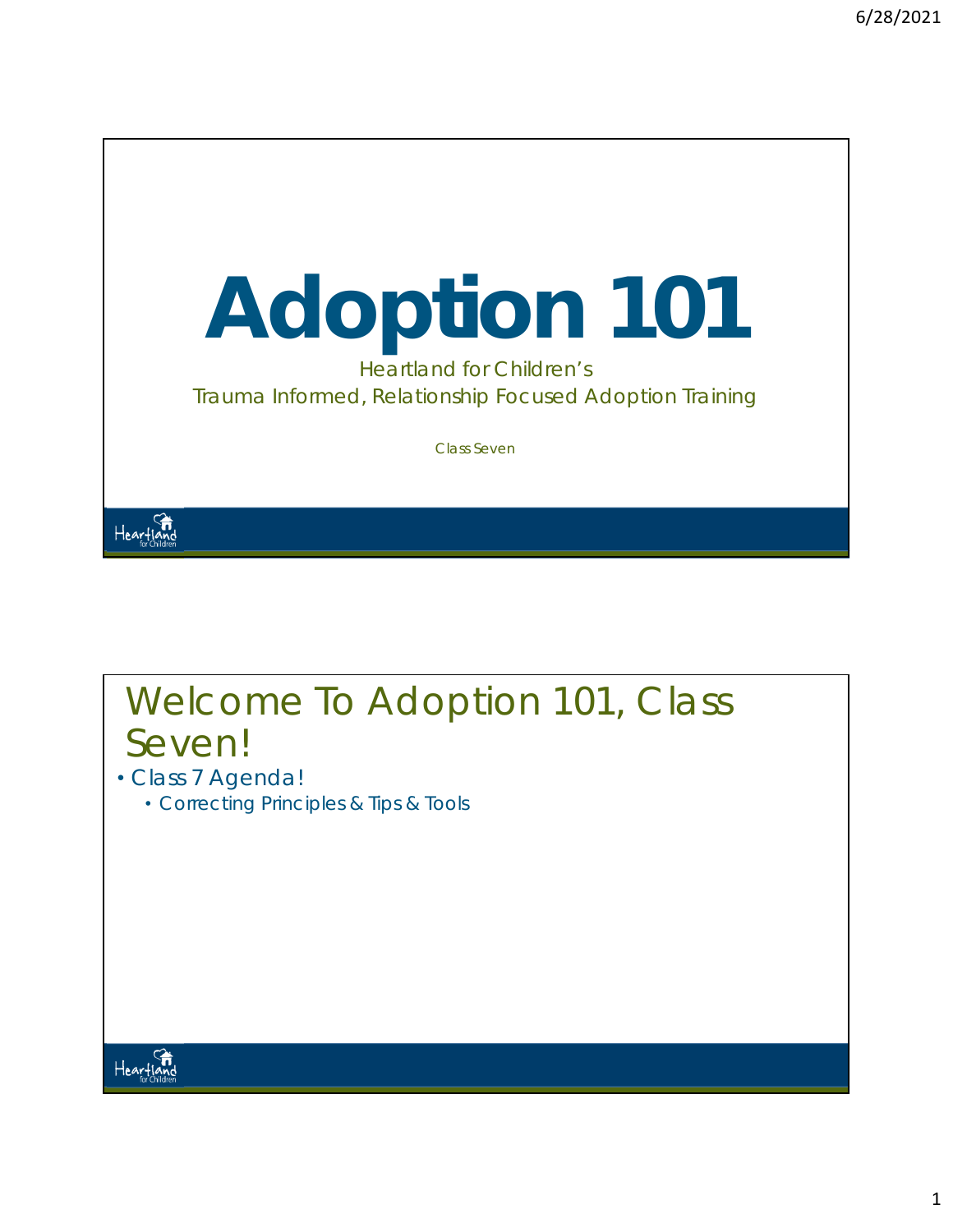

# Correcting Principles

- What is important to remember is that the underlying goal of correction should always be to *improve the connection*  between the parent and the child through ways we help a child feel safe as we guide them. However, the explicit goal of correcting principles is to *teach, mentor, coach, and correct***.**
- When the goal is connection, everyone is on the same team. When the goal is punishment, the caregivers and children become adversaries.
- We must remember that kids are doing the best they can in the moment with the tools they have available to them.

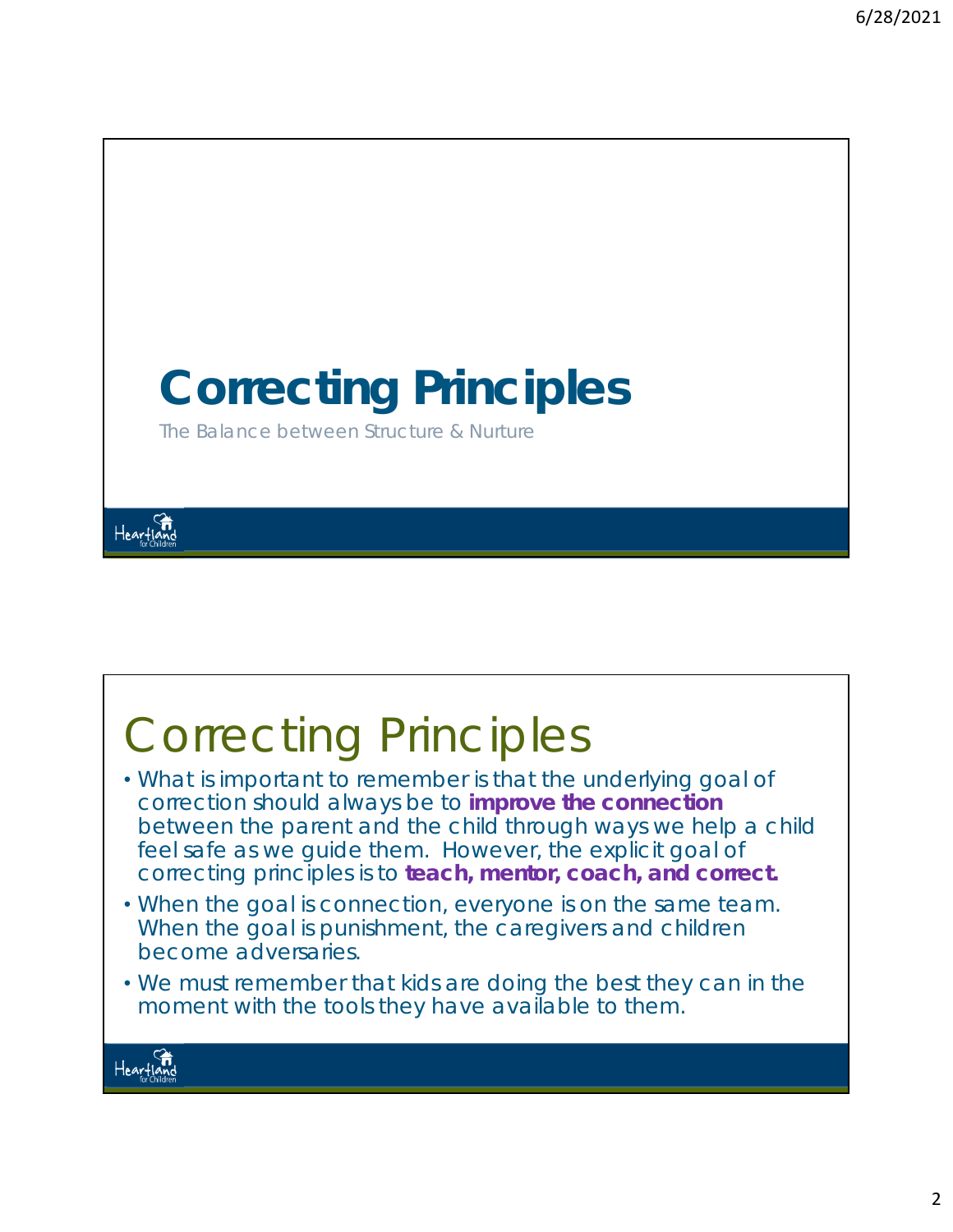

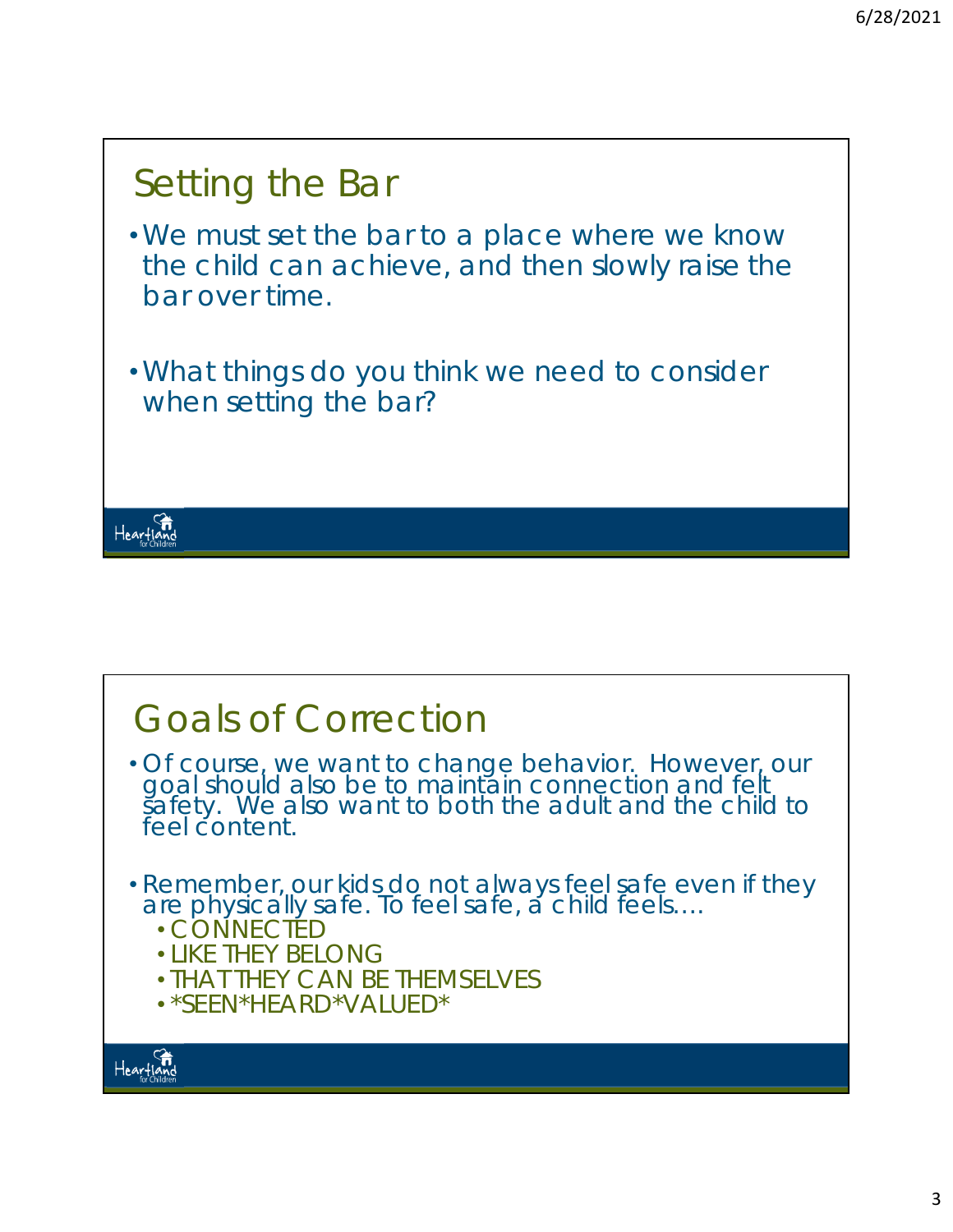

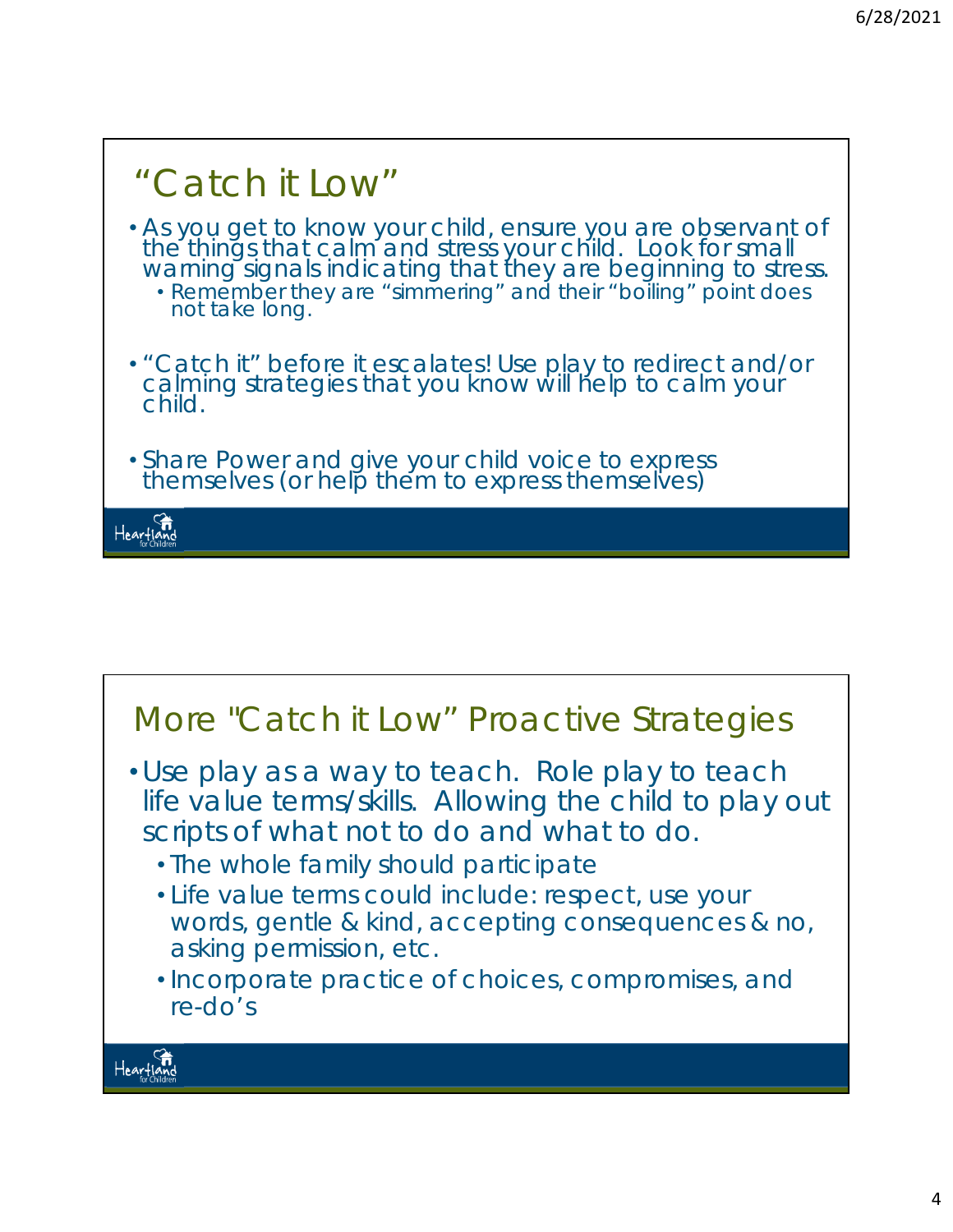# All of this requires Sharing Power •How might your history and experiences make it difficult for you to share power?

### Building your toolbox!

- There is no one "tool" or magical way to parent, never mind parent a child who has been through trauma!
- #1: SELF CARE! Easy on good days, harder to do on challenging days.
- Interact with the children based on their emotional age, not physical age
- *Listening* to behavior instead of reacting to a child's behavior allows us to understand<br>their needs. *Respond*, do not react.<br>• Making sure you are calm (tone of voice and body language) when responding.<br>You are teachi
- • Children will learn more through what we do than what we say. Model gentle, empathic, understanding, quiet, and calm responses to them.
- Slow & Low and do not break the relationship

Heartland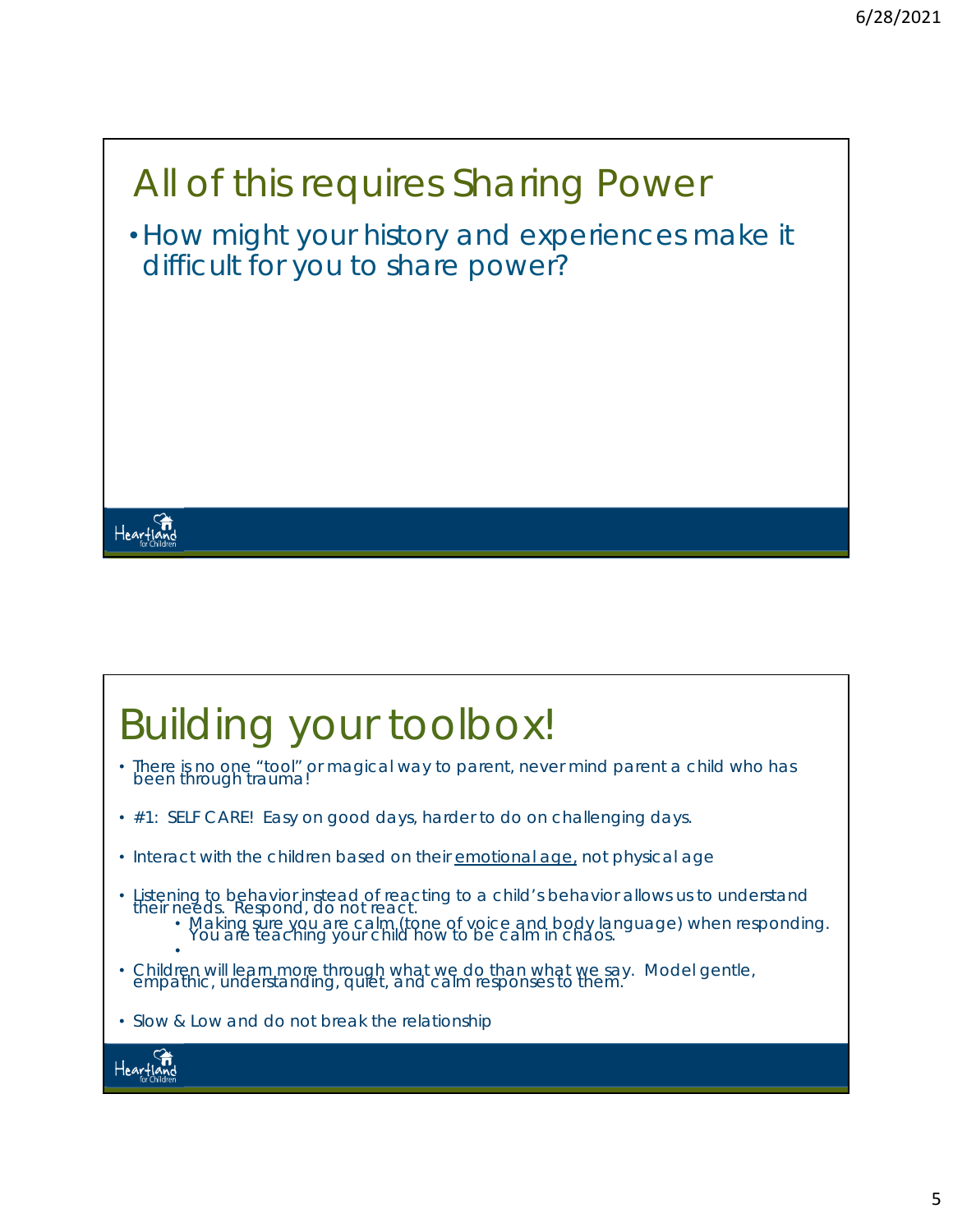# Toolbox, continued:

- Positive attention that is prompt, predictable, and consistent.
	- Be specific: "I really appreciated how you shared your toy with your sister"
	- Be warm and genuine (they can pick up on any indications of you not meaning it)
	- Be prompt
	- Keep it all positive! Praise the positive opposite: Not "thank you for not lying", but "thank you for telling the truth"
	- Special Time: 1 on 1 time that is just for them, even if just 15 minutes a few times a week
- Praise
	- Kids with trauma history should get an average of 6 praises for every 1 consequence.
	- Initially a child may not know how to take praise as it doesn't align with their "self image" or what they are used to. Don't take personally if they are initially resistant.
- Positive Attention and Praise is not spoiling a child. It will increase behavior you want to see, increase their motivation and self esteem, and it models respect and focusing on positivity.

Hearfla

## Toolbox, continued:

- Consequences
	- There is a time and a place for consequences.
	- Always keeping in mind appropriateness of the consequence.
	- Avoid power struggles.
	- Be clear, calm, and consistent (follow through!)
	- Not every behavior needs a consequence, but can be discussed, and future consequences can be discussed if done again. Think about circumstances and keep in mind how it is about teaching!
	- There are natural consequences that you can also discuss with the child and won't necessarily need additional consequences.
	- Never break the relationship!

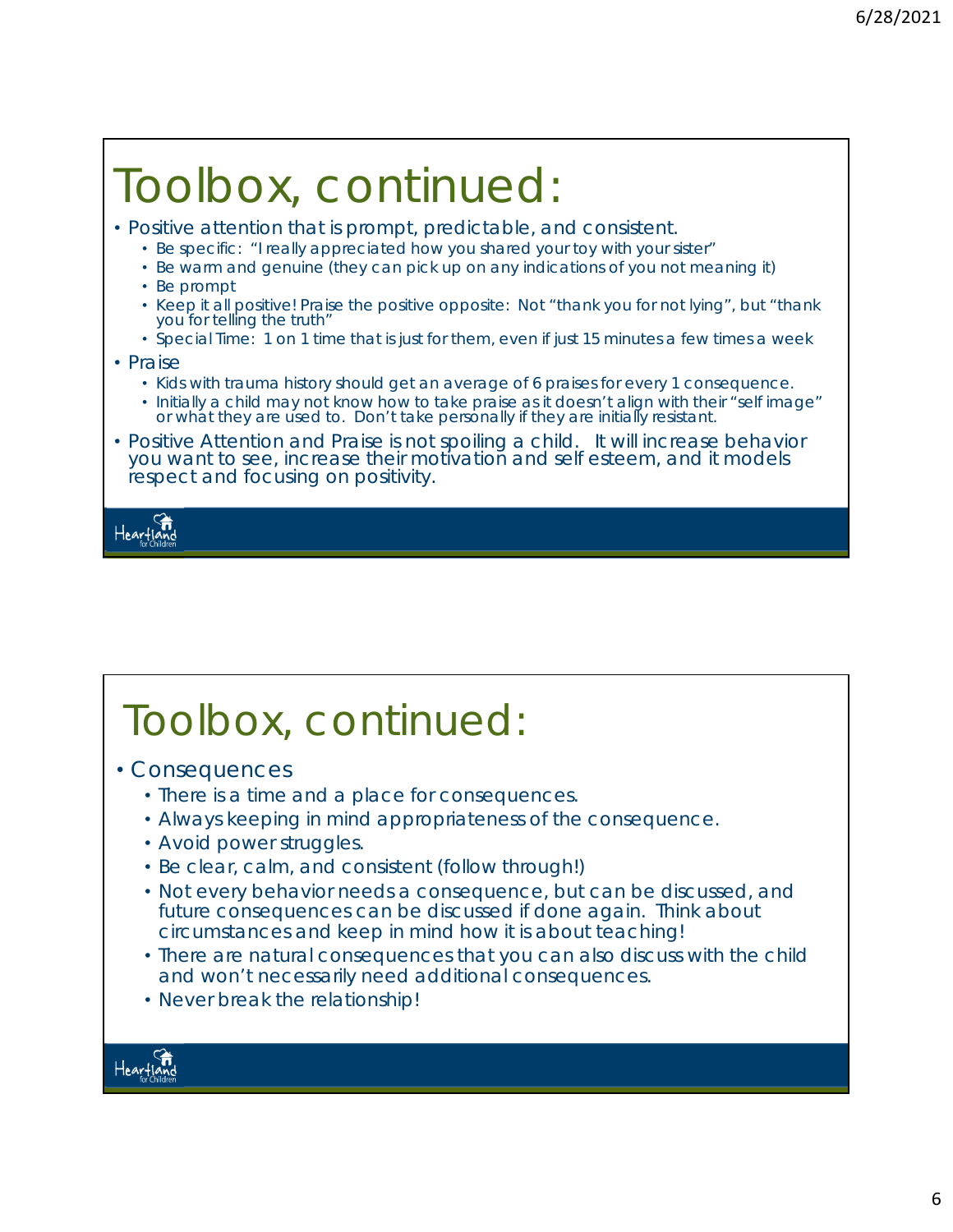## REGULATE, RELATE, THEN REASON



#### More Tips & Tools • Interactive Repair: teaches that a child is still accepted and loved, even if they have done something wrong. *Ignore the behavior, love the child.*  • Parent should be the source of comfort in relaying the message that they still love the child (unconditional commitment!) • Reframing: thinking about the child and their actions/behaviors from the child's point of view. • *"Wow, you're really mad!"*  • *"It's okay to cry, but let's talk about what's the matter"* • When triggered, a child will often react as if the terrifying experience is happening again and has a hard time explaining his/her reaction. Thus, a child needs to know that the parent understands, and will do everything to keep them safe. Heartland<br>Heartland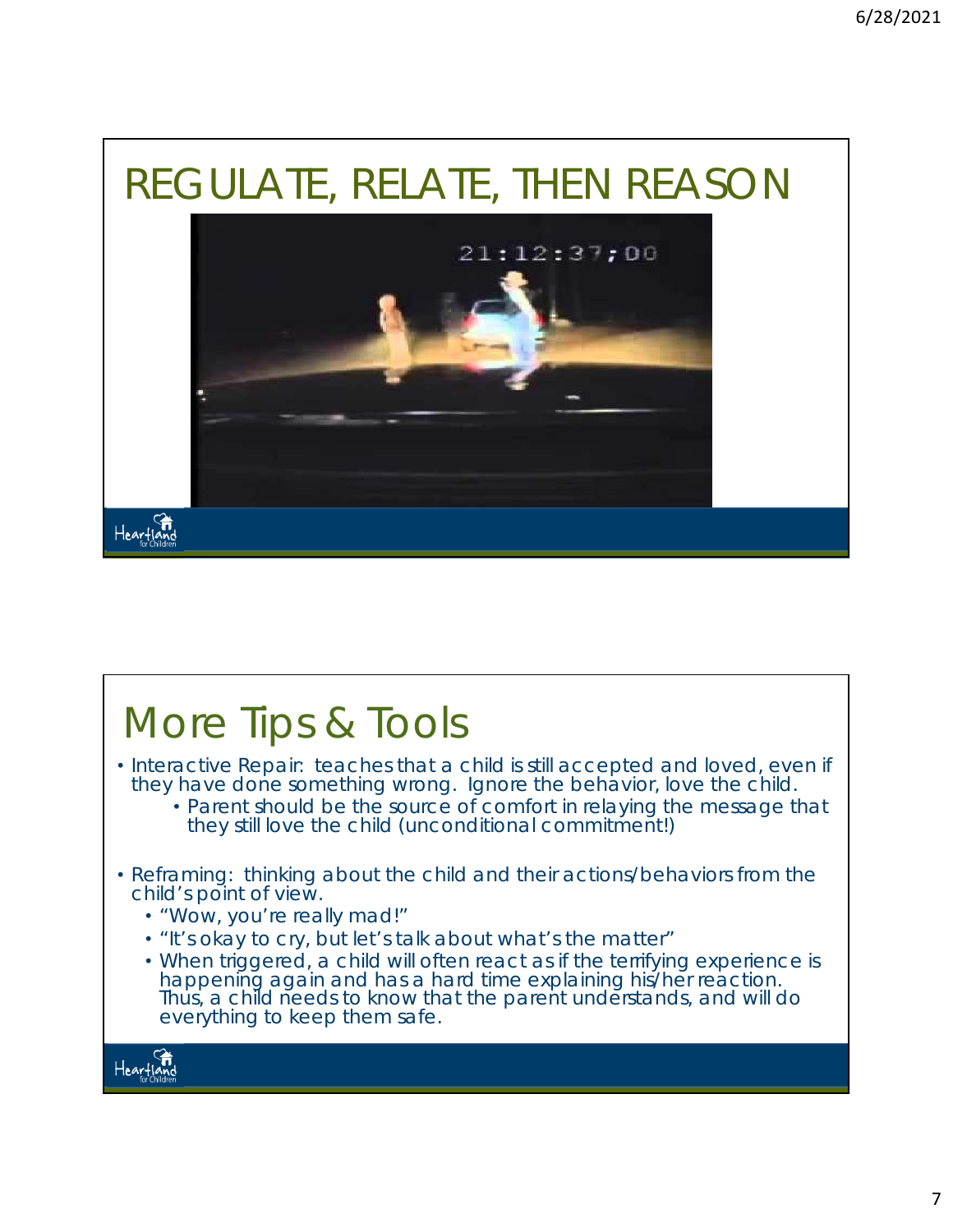### More Tips & Tools…

- Claiming Behaviors is the process of assimilating a child into the family and helping the child to feel apart of the family. Very symbolic in that they communicate acceptance and integration.
- Provide structure and flexibility. Our children need both consistency and structure to feel safe. It is important to have routines, but also flexibility as needed. Structure = Safety!
- Using Time In, not Time Out. Time out teaches a child to go away when things are bad. Time In communicates to them that you are here for them despite their behavior. This time should be used to help them regulate and then when they are calm it is a good teaching moment. Discipline should be about teaching.
- Be aware of overstimulation. Remember the five senses and try not to overstimulate the child.
- All goes back to safety & love.
	- "I will not let others hurt you, or you to hurt others".
	- "I love you and when you lie to me it hurts my feelings that you don't trust me".

Heartla

### Responsive Strategies

- •While the hope is to "catch it low" and redirect through play; we know this will not always occur. Thus, here are some tools for responding in times of an escalation of emotional/behavioral needs.
- •We will look at Levels of Response and the IDEAL Approach, which are recommended through Trust-Based Relational Intervention®.

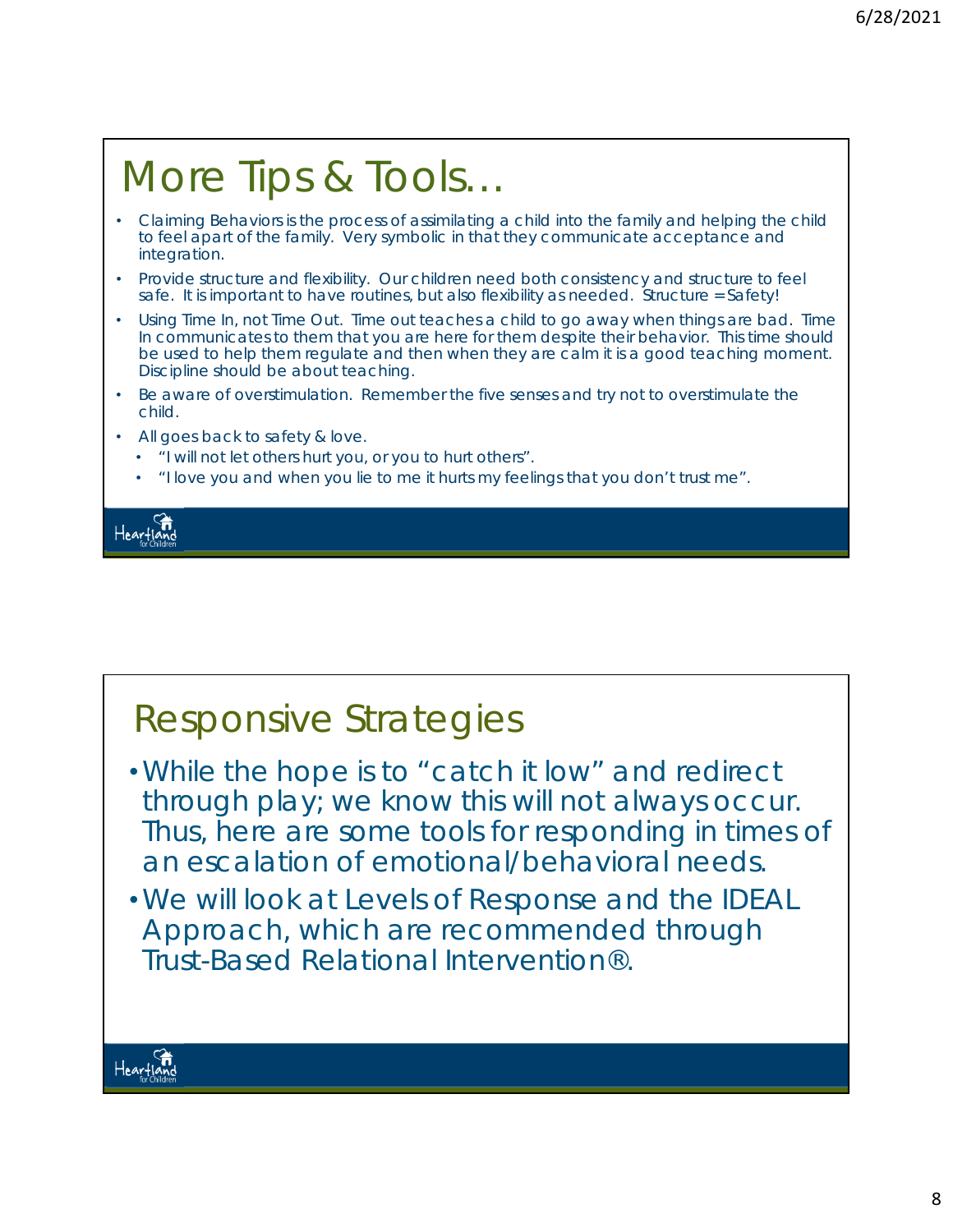٦

| Levels of Response                                                                                                                                                                                                         |
|----------------------------------------------------------------------------------------------------------------------------------------------------------------------------------------------------------------------------|
| · Level One: Playful Engagement<br>• Respond to a challenging behavior playfully, redirecting and maintaining connection.                                                                                                  |
| • Level Two: Structured Engagement<br>• If level 1 doesn't work, you may need to be more structured. Often this is by providing choices to the child.                                                                      |
| • Level Three: Calming Engagement<br>• If challenging behavior persists and escalates, focus on de-escalation through calming is vital. This could be recommending a break/quiet time, time-in, deep<br>breathing, etc.    |
| • Level Four: Protective Engagement<br>• If the child is unable to de-escalate, their challenging behavior escalates to a level of self-harm or harm to others, the focus is on maintaining safety for everyone. Stay calm |
| ALWAYS RETURN BACK TO LEVEL ONE, PLAYFUL ENGAGEMENT                                                                                                                                                                        |
|                                                                                                                                                                                                                            |

### IDEAL Response

- IDEAL is an acronym to remind caregivers of the five principles used to respond to youth.
- I: Respond *IMMEDIATELY*
- D: Respond *DIRECTLY* through eye contact, undivided attention, and maintaining close proximity.
- E: Respond *EFFICIENTLY* using the least amount of firmness, corrective effort, and verbal directive required to correct the behavior.
- A: *ACTION-BASED* response, giving them the opportunity for a re-do.
- L: *LEVEL* the response at the behavior, not at the child. Never reject the child, respond to the behavior.



г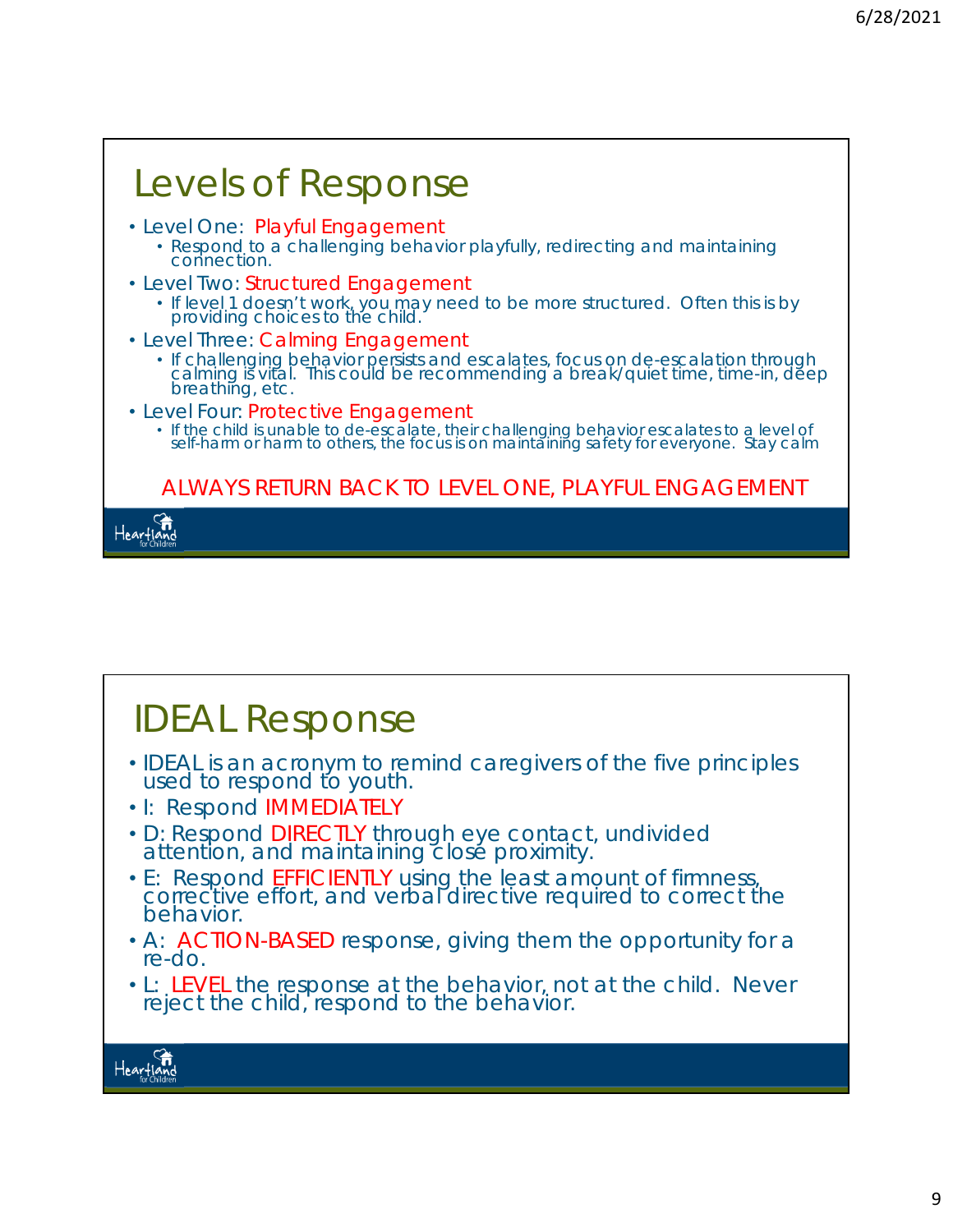

### Understanding Behavior from Trauma Lens

- Traditional parenting techniques do not help a child learn to regulate through the parentchild relationship.
- Traditional parenting assumes that our children can take in, process and learn from complex information and complex relationships and to then make logical and rational decisions about what to do with the information.
	- **A hi-jacked/Flipped Lid brain does not reason, it reacts!**
- Yet, many children in care have delayed brain development and are in a fight, flight, or freeze mode which inhibits their ability to make rational and logical decisions.
- When you "fight back" with a child who is "fighting" you are proving to that child that he/she needs to fight. Thus, it is important that you are regulated and not reactive to their "fighting" behaviors.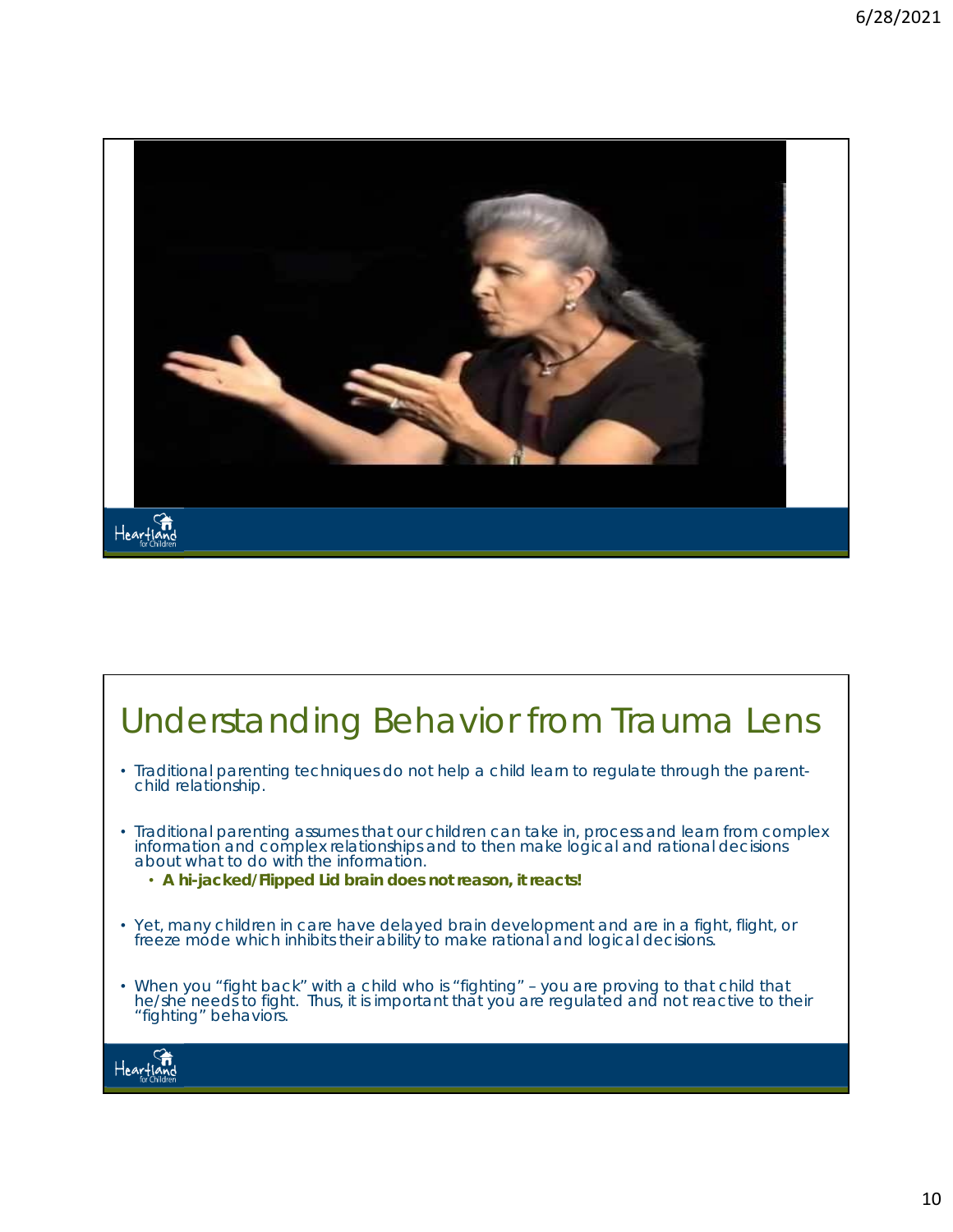| Your viewpoint of the child                                                                                                                                                                                                                                                                                                                                 |
|-------------------------------------------------------------------------------------------------------------------------------------------------------------------------------------------------------------------------------------------------------------------------------------------------------------------------------------------------------------|
| . What you learn in these classes regarding trauma and how behaviors you<br>see are really a external display of a child's internal fears is a key starting<br>point in being a therapeutic parent. If you do not believe what we are<br>teaching, it will be difficult for you to embrace the ideas for parenting tips<br>and tools we will discuss today. |
| • You are basically going to be tasked with being an "investigator". You are going to look for trends and clues in behaviors that can identify possible<br>triggers and attempt to find out the why of why the behavior is occurring.                                                                                                                       |
| • You can be the <i>central ingredient</i> in the child's recovery if you are willing to accept the challenge of parenting these special needs children.                                                                                                                                                                                                    |
| You hold the KEY to unlocking that child's future!                                                                                                                                                                                                                                                                                                          |
|                                                                                                                                                                                                                                                                                                                                                             |